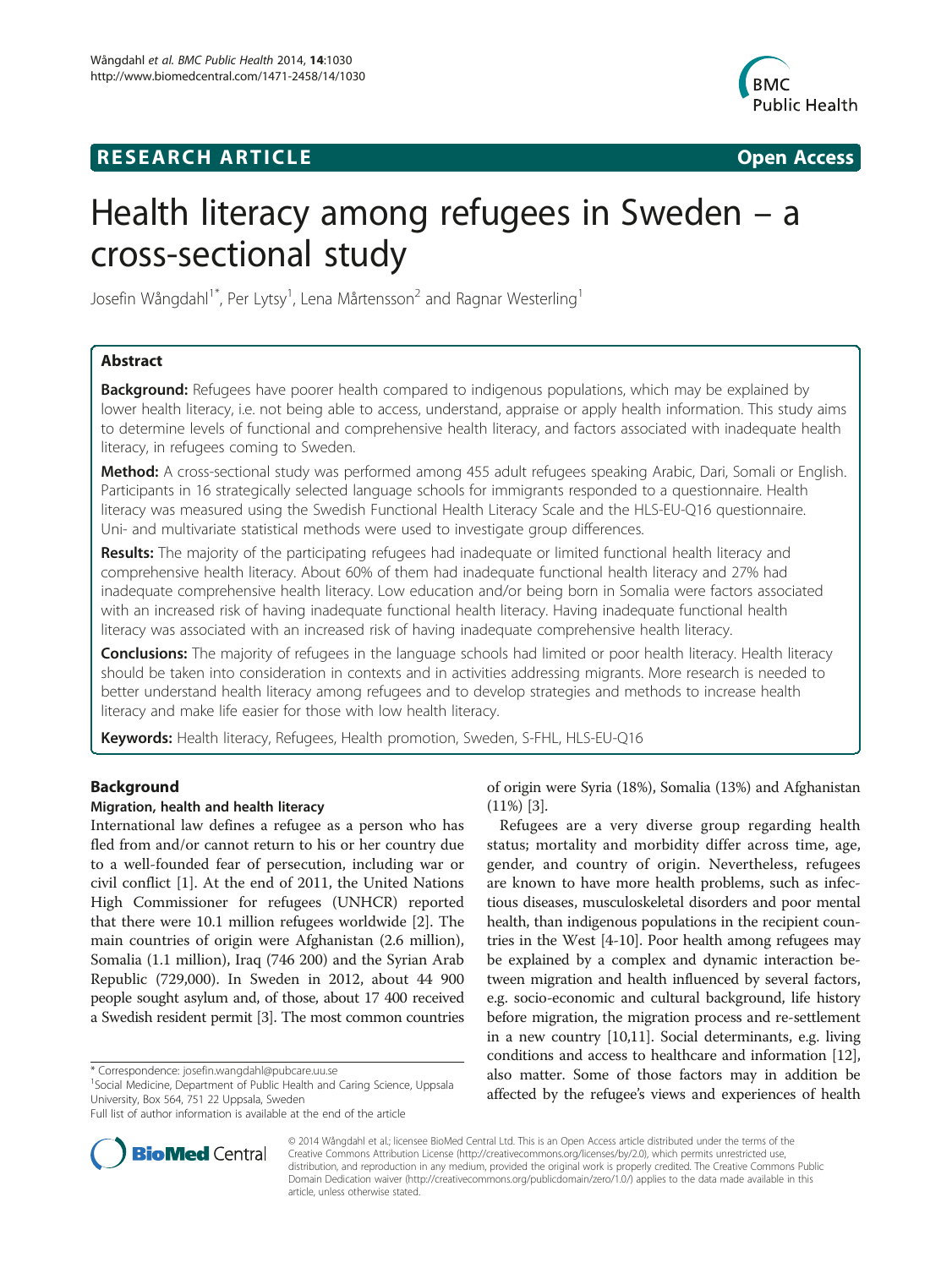and health care [[5\]](#page-9-0), which can differ from those in the recipient countries [\[13](#page-10-0)-[15](#page-10-0)]. People in the recipient countries in the West often have more scientific views on health and health care and more often define problems as medical or psychological, compared to many refugees' cultures, where the same issues might be seen as religious/moral or political/social [\[5](#page-9-0)[,13](#page-10-0)]. Furthermore, health promotion and patient involvement are more common concepts in developed countries in the West. Hence, refugees may be suspicious of health care, avoid treatment or seek treatment very late [[15,16](#page-10-0)], which may explain why many refugees underutilize [\[5](#page-9-0)[,13,17](#page-10-0)] and use health care inappropriately [[15\]](#page-10-0). The limited access to health care among refugees can in turn be caused by communication problems and a lack of knowledge about health and the health care system [[5,7,8](#page-9-0)[,17](#page-10-0)], which may be related to low health literacy (HL) [[7,8](#page-9-0)].

HL is regarded as a key determinant for health [[18](#page-10-0)], a crucial factor for empowerment [\[19](#page-10-0)] and a question of social justice [[20](#page-10-0)]. Most HL research sets out from a medical approach, mainly focusing on an individual's ability to read information and instructions about health [[21\]](#page-10-0), i.e. functional health literacy (FHL) [\[22\]](#page-10-0). Less research originates from the health promotion approach seeing HL as something much more complex, i.e. comprehensive health literacy (CHL). According to Sorensen et al. [[23](#page-10-0)] "[CHL] … links to literacy and entails people's knowledge, motivation and competences to access, understand, appraise, and apply health information in order to make judgments and decisions in everyday life concerning healthcare, disease prevention and health promotion to maintain or improve quality of life during the life course". Most previous research uses different quantitative FHL measurements requiring much administration [[24](#page-10-0)]. Qualitative research and research using self-assessed measurements to examine CHL are less common [\[24\]](#page-10-0).

Different approaches to HL and the use of various measures in different contexts make it difficult to compare results from different HL studies [\[25,26](#page-10-0)]. Nevertheless, refugees share many characteristics associated with low HL [\[6,8](#page-9-0),[10](#page-9-0),[17,27,28](#page-10-0)]: poor health and having a low level of education are associated with low FHL and low CHL [\[25,26,29,30](#page-10-0)]; low social status, low socioeconomy and being an immigrant are associated with low CHL [\[29,30](#page-10-0)]. Low FHL is associated moreover with greater use of emergency care [\[25,31,32\]](#page-10-0), poorer ability to interpret health messages [[25\]](#page-10-0) and lower participation in preventive services [[25](#page-10-0),[33](#page-10-0)]. Those phenomena are also common among refugees [[8,](#page-9-0)[13,15\]](#page-10-0), which strengthens the hypothesis that low HL is common among refugees and contributes to their poor health. Existing knowledge about HL levels among refugees is scarce; however, one study focusing on Somali refugees in the USA reported that about 74% of the study population had low FHL [[34\]](#page-10-0). Other studies from the USA focusing on migrants (including refugees), show that low FHL among migrants is more common and widespread than in the indigenous populations [[35,36\]](#page-10-0). HL levels among refugees and indigenous populations in Sweden as well as among indigenous populations in the refugees' countries of origin are unknown.

#### Statement of the problem

Most research on HL focuses on FHL [\[22](#page-10-0)] and is conducted in the USA [[37](#page-10-0)] among indigenous populations or migrant groups that are not refugees. Less HL research has been carried out in Europe [\[38,39](#page-10-0)] and HL levels among refugees are unknown. Research on HL using a health promotion approach, i.e. research on CHL, is needed [\[22,23](#page-10-0),[40\]](#page-10-0). It is also important to examine whether FHL could be a predictor for CHL. Knowledge about HL in newly arrived refugees may indicate whether HL needs to be taken into account in health promotion and health care.

## Purpose

The main purpose of this study was to determine FHL (i.e. the ability to read information and instructions about health to improve and maintain health) and CHL (i.e. the ability to access, understand, appraise and apply health information to improve and maintain health) levels among refugees in different subgroups in Sweden. Further purposes were to investigate socio-demographic and health-related factors associated with inadequate HL.

## Methods

#### Study design and setting

Data collection for this cross-sectional study was carried out during the spring of 2013 in 19 strategically selected language schools for immigrants (SFI) in four counties: Norrbotten, Stockholm, Östergötland and Skåne were selected in order to gather participants from different geographic and demographic areas of Sweden. A strategic selection of SFI schools was based on the number of people who had received resident permits as asylum seekers in each municipality in 2012, in each county [\[3](#page-9-0)]. Eligible SFI schools with more than 30 students were selected from each municipality in the four counties. If more than one school in a municipality fulfilled the criterion, a school was randomly drawn. Nineteen schools agreed to participate and a total of 170 SFI classes on four different study levels were visited.

## Study participants

Eligible participants were adult refugees attending the classes the day we visited each SFI school, i.e. consecutive selection was used. The inclusion criteria were: speakers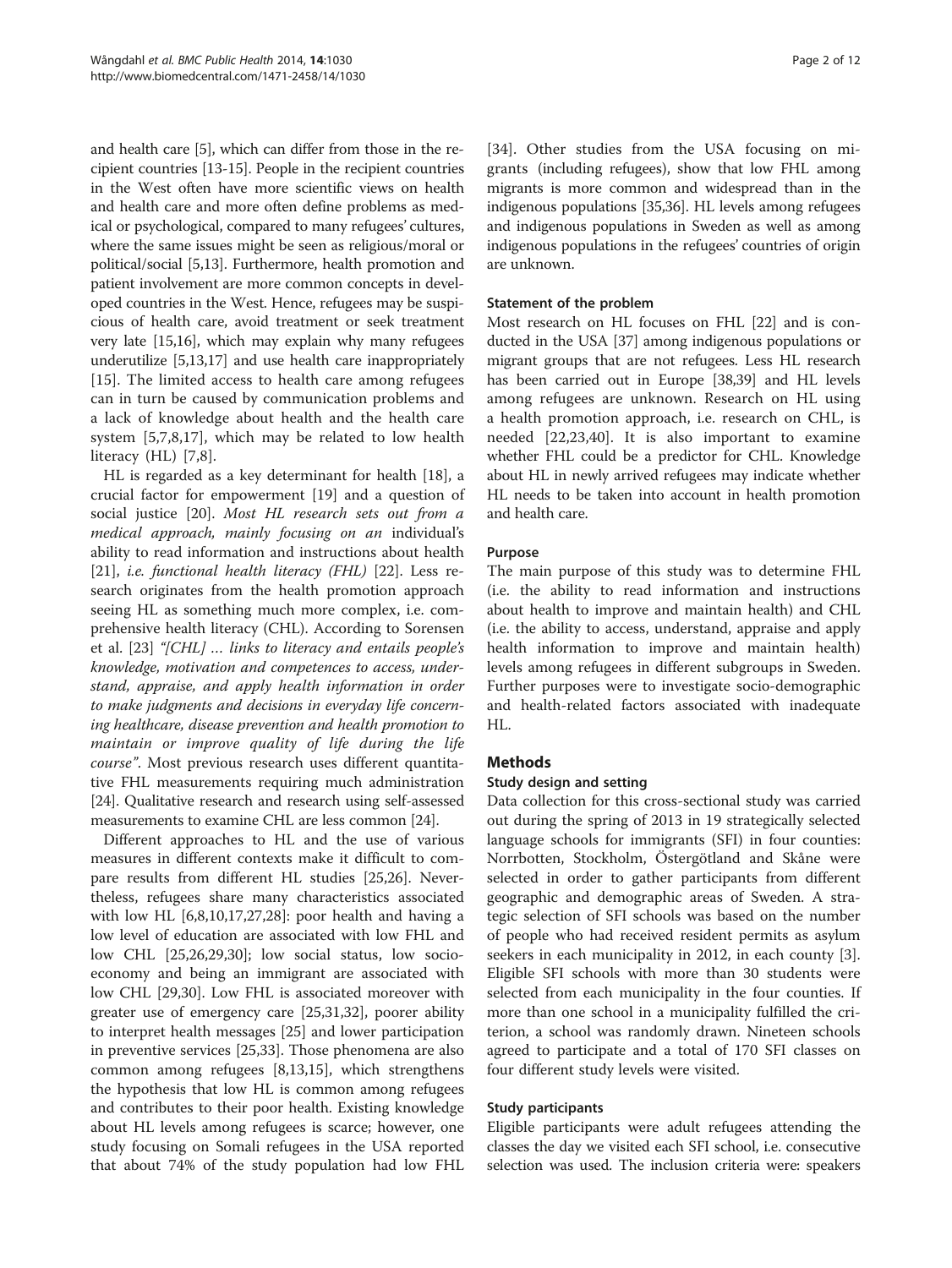of Arabic, Somali, Dari or English; being born outside a Nordic country or the European Union (EU); and having received a permanent resident permit as a seeker of asylum. Language categories were selected based on the most common original language spoken among refugees in Sweden in 2012 [[3\]](#page-9-0). The inclusion criterion of "having received a permanent resident permit" was chosen for ethical reasons, as we did not want to put stress on people who were still seeking asylum. Participation was voluntary, and no student fulfilling the inclusion criteria refused to take part in the study.

#### Data collection

On the day of the data collection, a team consisting of a researcher and a number of language supporters visited the school. The language supporters consisted of people who spoke the languages of the target groups for the study and who had some experience of research or social work. The team first informed the students in the schools about the research project and that participation was voluntary. The questionnaire was then distributed on site in a separate classroom during regular school hours to those who fulfilled the inclusion criteria and consented to participate. Refugees who had difficulty reading or writing (21. 3% of the total study population) were supported by language supporters who read and helped them to fill in the questionnaire. Ethics approval was sought at the regional Ethical Committee of Clinical Investigation in Uppsala, but a committee judgment was not deemed necessary or applicable according to Swedish law since data collection was performed anonymously, leaving no possibility of individual identification.

#### The questionnaire and analysis

The questionnaire used consisted of 60 questions. It was translated into Arabic, Somali, Dari and English following guidelines for the translation of instruments [[41\]](#page-10-0), i.e. translation, back translation and cognitive interviews. The questionnaire consisted both of questions used in previous research [\[29,42\]](#page-10-0) and new questions developed by the research team. The new questions were based on the results of four explorative interviews and nine explorative focus group interviews about health check-ups with a total of 50 participants. These were carried out earlier in the project (Flodström and Wångdahl, 2012, unpublished observations). All language versions of the new questions, as well as the key questions for the study, were tested by means of 19 cognitive individual interviews before the questionnaire was finalized.

## Characteristics

The socio-demographic and health-related characteristics analysed were country of birth, sex, age, education level, years of resident permit, religion, self-assessed general state of health, long-term illness and healthcare in the past three months. General state of health was measured by the question "How do you assess your overall health status?" having the response categories: excellent, good, fair, poor and very poor [[43](#page-10-0)]. Long-term illness was measured by the question "Do you have any long-term illnesses, problems after an accident, any functional difficulties or other long-term health problems?" with the response categories: yes, no [[43](#page-10-0)]. Healthcare in the past three months was measured by the question "During the last three months, have you had any contact with the healthcare services? Relating to personal problems or illness" with the response categories: yes, no [\[44\]](#page-10-0). Age and years of resident permit were measured as continuous variables in the questionnaire and re-categorized into groups afterward for analysis purposes. Questions and categories from the questionnaire are presented in Additional file [1.](#page-9-0)

#### The Swedish functional health literacy scale

The Swedish functional health literacy scale (the S-FHL scale) [\[45](#page-10-0)] was used to assess FHL, i.e. the ability to read information and instructions about health to improve and maintain health. It consists of five items assessing different aspects of FHL and having the same five semi-structured response categories: never, seldom, sometimes, often and always (Additional file [2](#page-9-0)). The instrument was selected because it is short, uses self-assessment and is easy to distribute, compared to many other FHL instruments [\[46\]](#page-10-0).

When analysing the data, an overall level for FHL was calculated for each respondent. The persons responding "never" or "seldom" to all items were categorized as having sufficient HL. Persons scoring "often" or "always" to one or more of the five items were categorised as having inadequate HL. The rest, those who responded "sometimes" to at least one item and not "often" or "always" to any items, were categorised as having problematic HL. The cut-offs used when dividing the respondents into the three groups were based on definitions describing the abilities needed for sufficient FHL, i.e. basic skills in reading information and instructions about health [\[21](#page-10-0)]. Those lacking any basic skills were classified as having inadequate FHL, those having all the basic skills were classified as having sufficient FHL and those in between were classified as having problematic FHL. In the logistic regression, the FHL response categories were dichotomized into inadequate (inadequate FHL) and not inadequate (problematic and sufficient FHL) FHL. Due to missing values in FHL items, 13% of the study population were excluded from analyses including the FHL variable (Additional file [3](#page-9-0)).

#### The HLS-EU-Q16

A slightly modified version of the short European HL questionnaire (HLS-EU-Q16) [\[47](#page-10-0)] was used to assess the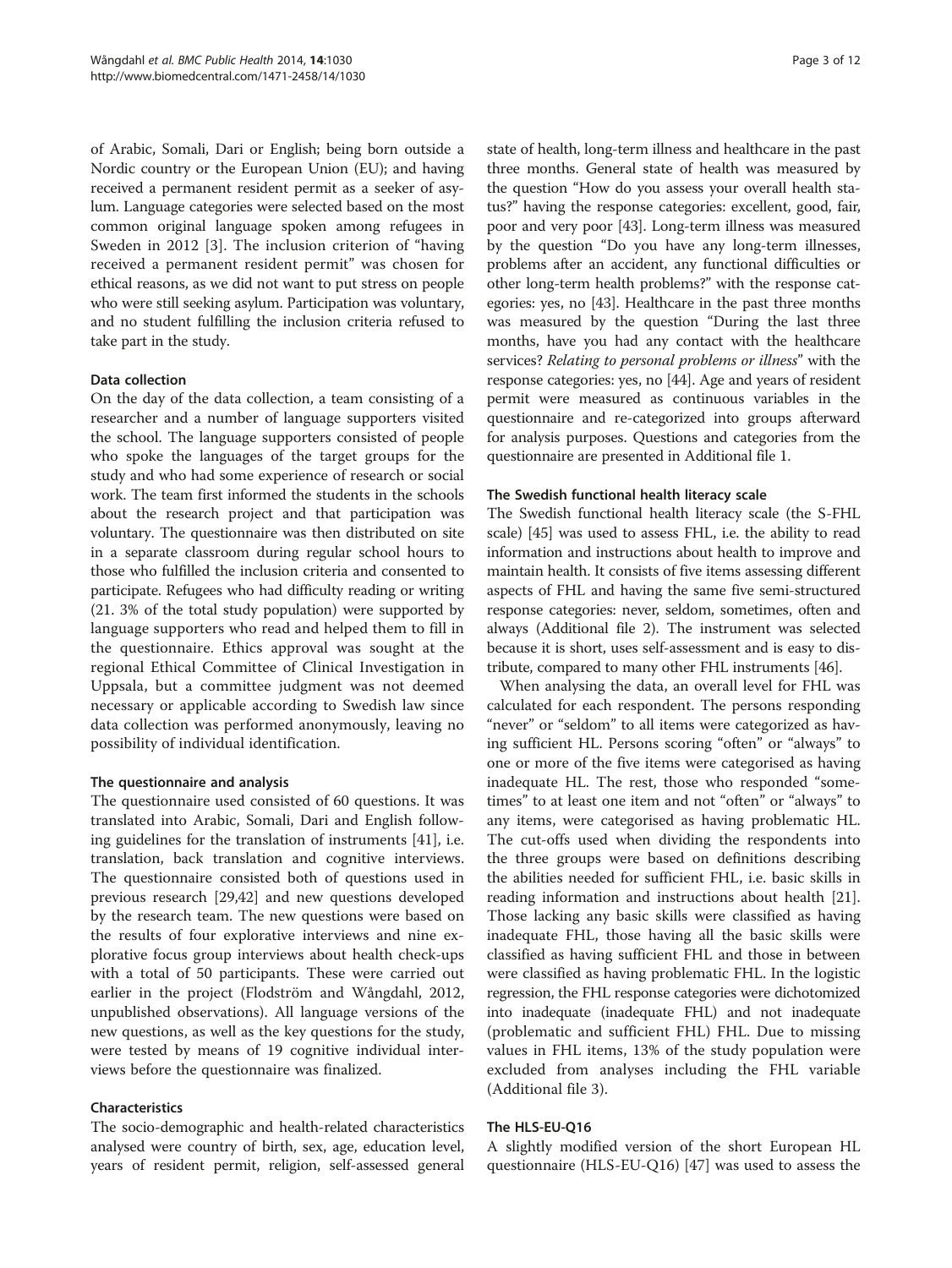more comprehensive HL (CHL) (i.e. the ability to access, understand, appraise and apply health information to improve and maintain health). The instrument consists of 16 items focusing on four HL dimensions: ability to access/obtain health information, understand health information (not only in written form), ability to process/ appraise health information and ability to apply/use health information. The modification of the HLS-EU-Q16 consisted of writing out full sentences in each item and including "don´t know" as a response category for the respondent – in contrast to the original version in which this only could be ticked by the researcher as a result of pilot testing the translated instrument (Additional file [4](#page-9-0)). The HLS- EU- Q16 was selected because it is short, easy to distribute and is one of the few HL instruments that can be used for an assessment other than FHL [[44](#page-10-0)].

An HLS-EU-Q16 index was calculated in three steps when the data were analysed, following the manual for the instrument [\[47](#page-10-0)]. The response categories were first dichotomized. The responses "fairly easy" and "very easy" were put together into one category, which was given the value of 1, the responses "fairly difficult" and "very difficult" were put together into one category which was given the value of 0, and the response "don't know" was treated as missing. Second, a sum score of the response values was calculated and divided into three categories: sufficient CHL if there were 13–16 score points, problematic CHL if there were 9–12 score points or inadequate CHL if there were 0–8 score points. In the logistic regression analyses, the HLS-EU-Q16 index was dichotomized into inadequate (inadequate CHL) and not inadequate CHL (problematic and sufficient CHL). Due to missing values in CHL items, 36% of the study population were excluded from analyses including the CHL variable (Additional file [3](#page-9-0)).

## Statistical analysis

Socio-demographic and health-related group differences among FHL and CHL categorizations were compared using Chi square or Fisher´s exact tests when the expected frequency in each cell was lower than 5. Spearmen´s significance test was used to assess associations between CHL, FHL and various variables, all non-parametric data. Binary logistic regression was used to assess the extent to which various independent covariates may predict inadequate FHL/CHL as dichotomized outcome variables. Stepwise models were tested. The first multivariate model for FHL included sex, age, education, years of resident permit and long-term illness, and the final model (model 2) for FHL included the same variables as model 1 plus country. The first multivariate model for CHL included sex, age, education, years of permanent residential permit and long-term illness. The second multivariate model for CHL included the same variables

as the first model plus country. The final model (model 3) for CHL included the same variables as the second model plus FHL. Country of origin was added separately in the stepwise model according to the results, which showed significant differences in the distributions of characteristics between subgroups based on country of origin. The decision to add country of origin to the model was also supported by the notion that people with different countries of origin could have different cultures and views about health [\[5](#page-9-0)[,13\]](#page-10-0) which may lead to different HL levels. Iraq was chosen as the reference since this country of origin had the highest level of education, which has previously been shown to be associated with limited HL [[25](#page-10-0),[29](#page-10-0)]. The results are presented as crude odds ratios (COR) and multivariate odds ratios with 95% confidence intervals (CI) and p-value. A p-value of  $< 0.05$  was considered statistically significant, and all analyses were two-sided. Data analyses were conducted using the Statistical package for the Social Sciences version 21 (Chicago, IL, USA).

#### Missing HL levels

To estimate non-response bias regarding a lack of FHL or CHL level, logistic regression analyses were made with non-responders as the dependent variable. It showed that the time since having received the resident permit was an independent factor that was correlated to a higher rate of lack of FHL level and that FHL was an independent factor correlated to a higher rate of a lack of CHL level (Additional file [3\)](#page-9-0). To account for non-response bias, the variables with data not missing or random ("time since having received resident permit" and "FHL") were post stratified by the model presented by Carlin et al. [[48](#page-10-0)]. All the analyses were then made once again with weighting for the non-response bias. None of the result values nor the significance values were changed in any major sense (results not shown).

## Results

## Characteristics of the participants

Detailed characteristics and key variables for the study population are shown in Table [1](#page-4-0). In summary, the average age of the study population was 35.8 years (SD 10.6), and slightly more were men than women (54% vs. 46%). About the same fraction of people was born in Somalia, Iraq and Syria; fewer people were born in Afghanistan or in another country. In the study population, almost three out of four (72%) were Muslims, and about three out of five (66%) had studied seven years or more. The majority (65%) had received their resident permit in Sweden one to two years previously. Almost half of the study population had very poor to fair self-reported health, and about one third reported some long-term illness or disease. Slightly less than half of the participants had visited any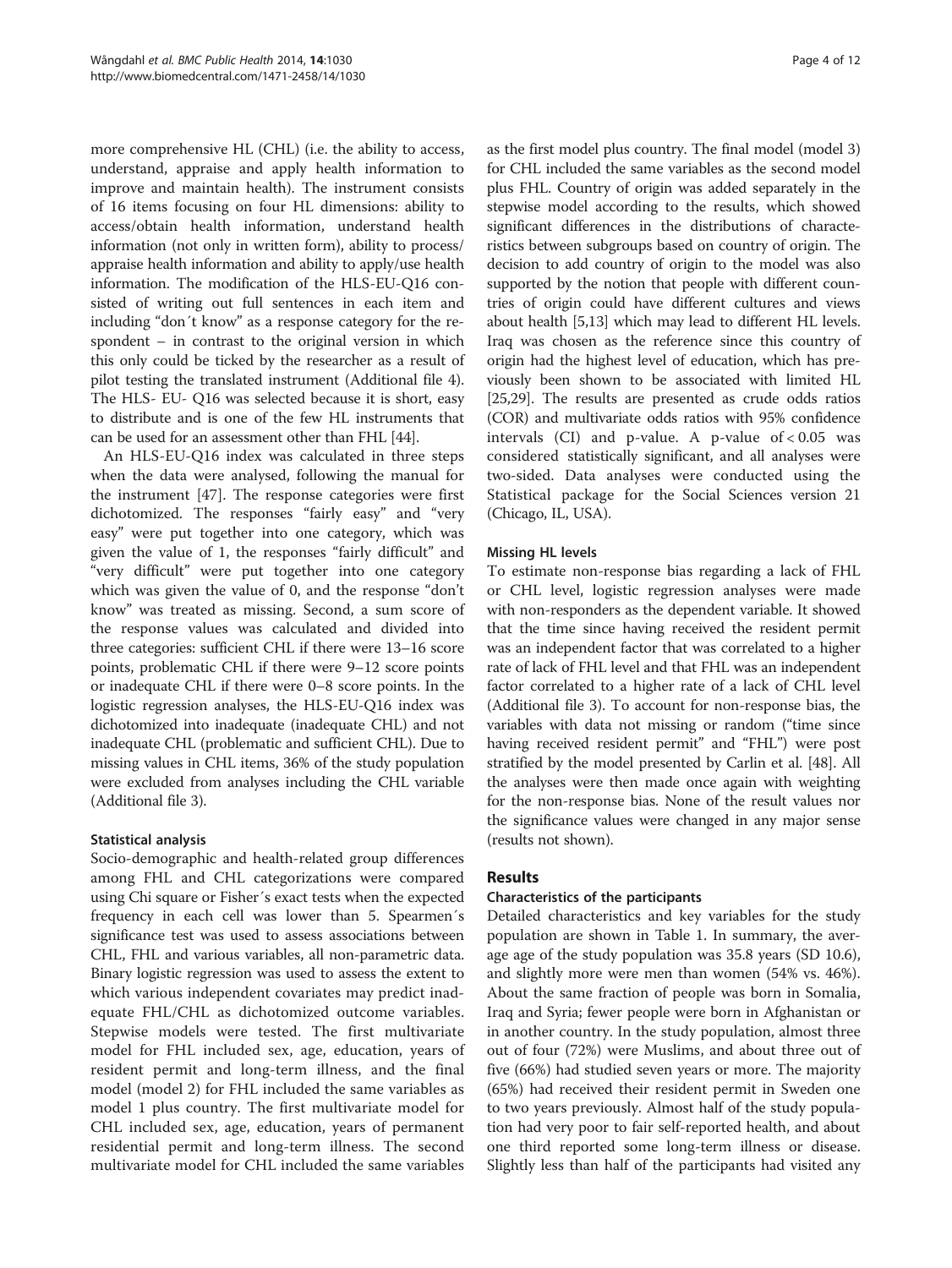| Variables ( $N = 455$ )   | <b>Total</b> | Somalia     | Afghanistan | Iraq      | Syria     | Other     | p-value |
|---------------------------|--------------|-------------|-------------|-----------|-----------|-----------|---------|
|                           | N (%)        | n (%)       | n (%)       | n (%)     | n (%)     | n (%)     |         |
|                           |              | 107 (27.4)  | 41 (10.5)   | 88 (22.5) | 90 (23.0) | 65 (16.6) |         |
| Gender                    |              |             |             |           |           |           | < 0.001 |
| Men                       | 242 (54.3)   | 41 (39.4)   | 27 (65.9)   | 37 (42.0) | 67 (77.0) | 34 (53.1) |         |
| Women                     | 204 (45.7)   | 63 (60.6)   | 14 (34.1)   | 51 (58.0) | 20 (23.0) | 30 (46.9) |         |
| Age                       |              |             |             |           |           |           | 0.030   |
| $18 - 24$                 | 54 (13.1)    | 18 (17.8)   | 10(25.6)    | 10 (12.8) | 8(10.1)   | 6(10.5)   |         |
| $25 - 44$                 | 275 (66.9)   | 71 (70.3)   | 22 (56.4)   | 43 (55.1) | 54 (68.4) | 39 (68.4) |         |
| 45 years or older         | 82 (20.0)    | 12 (11.9)   | 7 (17.9)    | 25 (32.1) | 17 (21.5) | 12(21.1)  |         |
| <b>Education</b>          |              |             |             |           |           |           | < 0.001 |
| None                      | 56 (12.5)    | 25 (23.4)   | 11(27.5)    | 4(4.5)    | 8(9.0)    | 3(4.8)    |         |
| 1-6 years                 | 103 (22.9)   | 43 (40.2)   | 14 (35.0)   | 17 (19.3) | 21 (23.6) | 4(6.3)    |         |
| 7-12 years                | 149 (33.2)   | 30(28.0)    | 7(17.5)     | 26 (29.5) | 29 (32.6) | 28 (44.4) |         |
| More than 12 years        | 141 (32.4)   | 9(8.4)      | 8(20.0)     | 41 (46.6) | 31 (34.8) | 28 (44.4) |         |
| <b>FHL</b>                |              |             |             |           |           |           | 0.075   |
| Inadequate                | 238 (60.1)   | 69 (75.8)   | 23 (69.7)   | 48 (60.0) | 47 (57.3) | 28 (51.9) |         |
| Problematic               | 78 (19.7)    | 13(14.3)    | 5(15.2)     | 12(15.0)  | 18 (22.0) | 14 (25.9) |         |
| Sufficient                | 80 (20.2)    | 9(9.9)      | 5(15.2)     | 20 (25.0) | 17(20.7)  | 12 (22.2) |         |
| <b>CHL</b>                |              |             |             |           |           |           | 0.850   |
| Inadequate                | 78 (27.4)    | 14 (19.4)   | 8 (29.6)    | 13 (25.5) | 11(20.4)  | 12 (32.4) |         |
| Problematic               | 98 (34.4)    | 27(37.5)    | 11 (40.7)   | 18 (35.3) | 21 (38.9) | 11(29.7)  |         |
| Sufficient                | 109(38.2)    | 31(43.1)    | 8 (29.6)    | 20 (39.2) | 22 (40.7) | 14 (37.8) |         |
| Years of resid. permit    |              |             |             |           |           |           | < 0.001 |
| Less than 1 year          | 28 (7.1)     | 2(2.0)      | 3(7.9)      | 2(2.7)    | 15 (19.5) | 2(3.9)    |         |
| $1 - 2$ years             | 259 (65.2)   | 49 (49.5)   | 26 (68.4)   | 37 (49.3) | 59 (76.6) | 42 (82.4) |         |
| More than 2 years         | 110 (27.7)   | 48 (48.5)   | 9(23.7)     | 36 (48.0) | 3(3.9)    | 7(13.7)   |         |
| Religion                  |              |             |             |           |           |           | < 0.001 |
| Not religious             | 22(5.5)      | 0(0.0)      | 3(8.3)      | 4(5.6)    | 3(3.7)    | 2(3.4)    |         |
| Muslim                    | 288 (71.5)   | 100 (100.0) | 29 (80.6)   | 40 (55.6) | 50 (61.0) | 35 (60.3) |         |
| Christian                 | 71 (17.6)    | 0(0.0)      | 4(11.1)     | 10 (13.9) | 28 (34.1) | 18 (31.0) |         |
| Other religion            | 22(5.5)      | 0(0.0)      | 0(0.0)      | 18 (25.0) | 1(1.2)    | 3(5.2)    |         |
| Long-term illness         |              |             |             |           |           |           | < 0.001 |
| No                        | 280 (65.9)   | 81 (79.4)   | 17 (41.5)   | 50 (58.8) | 56 (67.5) | 38 (65.5) |         |
| Yes                       | 145 (34.1)   | 21 (20.6)   | 24 (58.5)   | 35 (41.2) | 27 (32.5) | 20 (34.5) |         |
| Health care last 3 months |              |             |             |           |           |           | 0.126   |
| No                        | 222(52.7)    | 47 (47.5)   | 20 (48.8)   | 40 (48.2) | 53 (63.9) | 34 (59.6) |         |
| Yes                       | 199(47.3)    | 52 (52.5)   | 21 (51.2)   | 43 (51.8) | 30(36.1)  | 23 (40.4) |         |
| Self-assessed health      |              |             |             |           |           |           | < 0.001 |
| Very poor                 | 17(3.9)      | 1(1.0)      | 3(7.3)      | 6(6.8)    | 4(4.6)    | 1(1.7)    |         |
| Poor                      | 50 (11.3)    | 4 (3.9)     | 7(17.1)     | 16 (18.2) | 9(10.3)   | 5(8.3)    |         |
| Fair                      | 139 (31.5)   | 32 (31.4)   | 17 (41.5)   | 31 (35.2) | 28 (32.2) | 14 (23.3) |         |
| Good                      | 117 (26.5)   | 17 (16.7)   | 8 (19.5)    | 24 (27.3) | 28 (32.2) | 19 (31.7) |         |
| Very good                 | 118 (26.8)   | 48 (47.1)   | 6(14.6)     | 11(12.5)  | 18 (20.7) | 21 (35.0) |         |

<span id="page-4-0"></span>

|  |  | Table 1 Proportions of characteristics of the study population and differences in characteristics between country of origin* |
|--|--|------------------------------------------------------------------------------------------------------------------------------|
|--|--|------------------------------------------------------------------------------------------------------------------------------|

\*Missing data not included; i.e. rows within subgroups do not always become 100%; Chi-2 square significances p < 0.05 are printed in bold.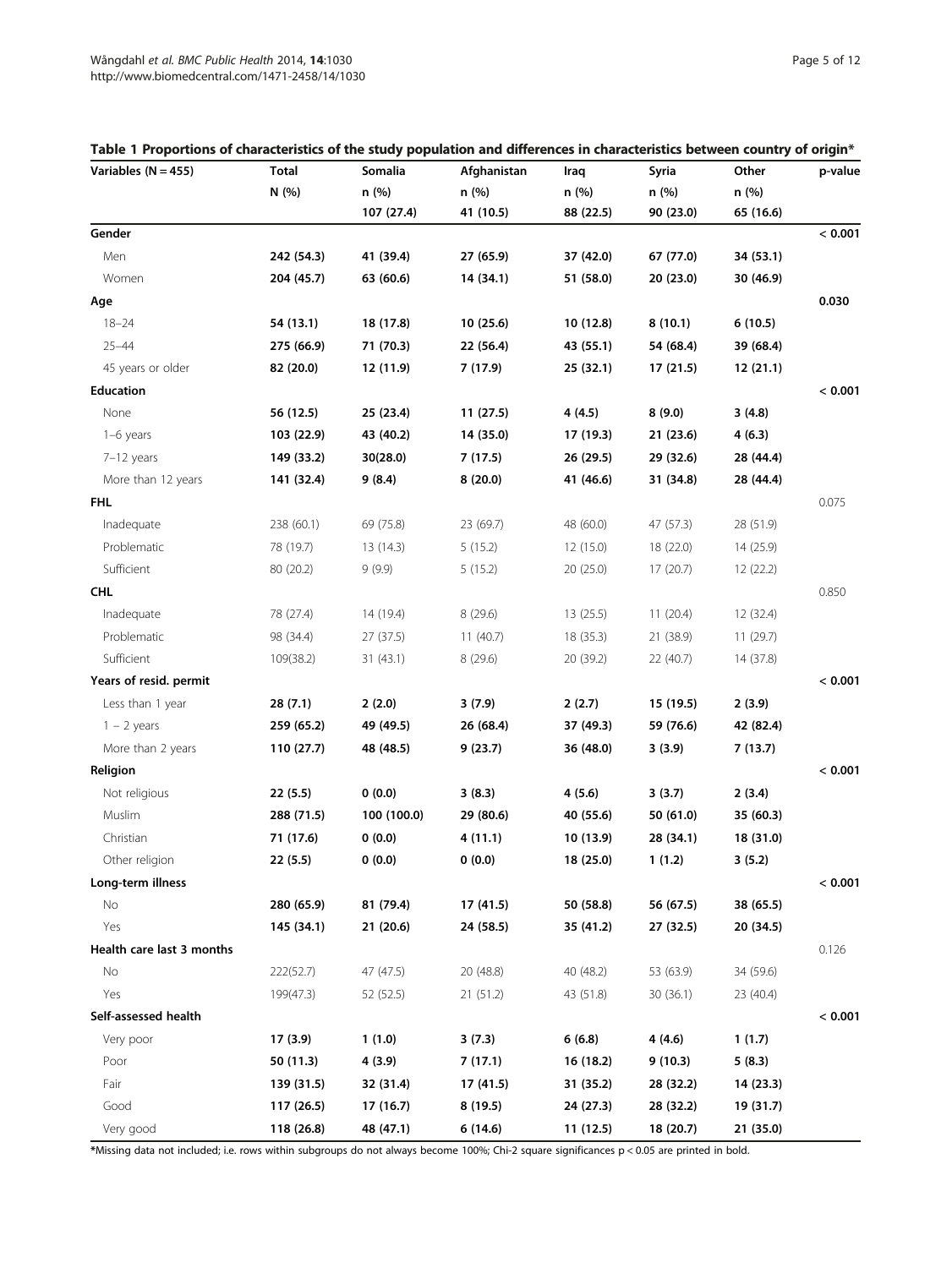<span id="page-5-0"></span>health care facility in the last three months. There were no significant differences in FHL (i.e. the ability to read information and instructions about health to improve and maintain health), CHL (i.e. the ability to access, understand, appraise and apply health information to improve and maintain health) or visiting a health care facility in the previous three months in terms of country of origin (Table [1](#page-4-0)). However, there were significant differences in the distributions of most other characteristics between subgroups based on country of origin. Two thirds of participants born in Afghanistan and Syria were men, and only one third women; for Somalia and Iraq, women were in majority. Somalis and Afghans were younger and had a lower level of education than participants from other countries. Syrians had received their resident permit more recently than

participants from other countries. Somalis and Afghans were most homogenous with regard to religion (80-100% were Muslims). Somalis reported the best self-assessed health and the least long-term illness, whereas Afghans and Iraqis reported the poorest self-assessed health.

#### Health literacy

Three out of five (60%) in the total study population were observed to have inadequate FHL, and four out of five (80%) limited FHL (inadequate or problematic FHL). About one out of four (27%) were found to have inadequate CHL and three out of five (62%) limited CHL (inadequate or problematic CHL) (Table [1](#page-4-0)). There were significant differences between FHL levels and sociodemographic and health-related variables (Table 2). The

|                        | Inadequate<br>FHL | Problematic<br><b>FHL</b> | Sufficient<br><b>FHL</b> | p-Value            | Inadequate<br><b>CHL</b> | Problematic<br><b>CHL</b> | Sufficient<br><b>CHL</b> | p-Value            |
|------------------------|-------------------|---------------------------|--------------------------|--------------------|--------------------------|---------------------------|--------------------------|--------------------|
| Number of subjects     | 238               | 78                        | 80                       |                    | 78                       | 98                        | 109                      |                    |
|                        | n (%)             | n(%)                      | n (%)                    |                    | n(%)                     | n (%)                     | n (%)                    |                    |
| Gender                 |                   |                           |                          | 0.062 <sup>b</sup> |                          |                           |                          | $0.673^b$          |
| Men                    | 118 (57.8)        | 50 (24.5)                 | 36 (17.6)                |                    | 43 (28.7)                | 48 (32.0)                 | 59 (39.3)                |                    |
| Women                  | 115 (62.5)        | 28 (15.2)                 | 41 (22.3)                |                    | 32 (24.8)                | 47 (36.4)                 | 50 (38.8)                |                    |
| Age n (%)              |                   |                           |                          | 0.043 <sup>b</sup> |                          |                           |                          | $0.204^b$          |
| $18 - 24$              | 24 (53.3)         | 11 (24.4)                 | 10 (22.2)                |                    | 6(18.2)                  | 14 (42.4)                 | 13 (39.4)                |                    |
| $25 - 44$              | 131 (55.5)        | 56 (23.7)                 | 49(20.8)                 |                    | 52 (29.9)                | 64 (36.8)                 | 58 (33.3)                |                    |
| 45 year or older       | 57 (75.0)         | 10 (13.2)                 | 9(11.8)                  |                    | 14 (26.9)                | 13 (25.0)                 | 25(48.1)                 |                    |
| Country of birth       |                   |                           |                          | 0.075 <sup>b</sup> |                          |                           |                          | 0.850 <sup>b</sup> |
| Somalia                | 69(75.8)          | 13(14.3)                  | 9(9.9)                   |                    | 14 (19.4)                | 27(37.5)                  | 31(43.1)                 |                    |
| Afghanistan            | 23 (69.7)         | 5(15.2)                   | 5(15.2)                  |                    | 8 (29.6)                 | 11(40.7)                  | 8(29.6)                  |                    |
| Iraq                   | 48 (60.0)         | 12 (15.0)                 | 20 (25.0)                |                    | 13(25.5)                 | 18 (35.3)                 | 20 (39.2)                |                    |
| Syria                  | 47 (57.3)         | 18 (22.0)                 | 17(20.7)                 |                    | 11(20.4)                 | 21 (38.9)                 | 22 (40.7)                |                    |
| Other                  | 28 (51.9)         | 14 (25.9)                 | 12 (22.2)                |                    | 12 (32.4)                | 11(29.7)                  | 14 (37.8)                |                    |
| Years of resid. permit |                   |                           |                          | $< 0.001^{\rm b}$  |                          |                           |                          | 0.162 <sup>b</sup> |
| Less than 1 year       | 15(65.2)          | 4 (17.4)                  | 4(17.4)                  |                    | 8(47.1)                  | 3(17.6)                   | 6(35.3)                  |                    |
| $1 - 2$ years          | 125 (52.5)        | 64 (26.9)                 | 49 (20.6)                |                    | 48 (28.6)                | 62 (36.9)                 | 58 (34.5)                |                    |
| More than 2 years      | 68 (74.4)         | 7(7.7)                    | 16 (17.6)                |                    | 15(20.5)                 | 26 (35.6)                 | 32 (43.8)                |                    |
| Religion               |                   |                           |                          | $0.186^{c}$        |                          |                           |                          | $0.746^c$          |
| Not religious          | 5(31.3)           | 6(37.5)                   | 5(31.3)                  |                    | 3(27.3)                  | 2(18.2)                   | 6(54.5)                  |                    |
| Muslim                 | 157 (60.4)        | 48 (18.5)                 | 55 (21.2)                |                    | 49 (25.3)                | 69 (35.6)                 | 76 (39.2)                |                    |
| Christian              | 38 (58.5)         | 18(27.7)                  | 9(13.8)                  |                    | 11(25.0)                 | 13 (29.5)                 | 20(45.5)                 |                    |
| Other religion         | 12 (60.0)         | 4(20.0)                   | 4(20.0)                  |                    | 4(26.7)                  | 7(46.7)                   | 4(26.7)                  |                    |
| <b>Education</b>       |                   |                           |                          | $< 0.001^{\rm b}$  |                          |                           |                          | 0.995 <sup>b</sup> |
| None                   | 42 (89.4)         | 1(2.1)                    | 4(8.5)                   |                    | 12 (30.0)                | 14 (35.0)                 | 14 (35.0)                |                    |
| $1-6$ years            | 58 (69.0)         | 15 (17.9)                 | 11(13.1)                 |                    | 15(26.3)                 | 19 (33.3)                 | 23 (40.4)                |                    |
| 7-12 years             | 72 (55.4)         | 25 (19.2)                 | 33 (25.4)                |                    | 24 (25.3)                | 33 (34.7)                 | 38 (40.0)                |                    |
| More than 12 years     | 63 (48.1)         | 37 (28.2)                 | 31 (23.7)                |                    | 26 (28.9)                | 31 (34.4)                 | 33 (36.7)                |                    |

a Missing data not included; i.e. rows within subgroups do not always become 100%; n = number of participants; % = proportions of participants; significant differences p < 0. 05 are printed in bold; <sup>b</sup>Chi-2 test; <sup>c</sup>Fisher's test.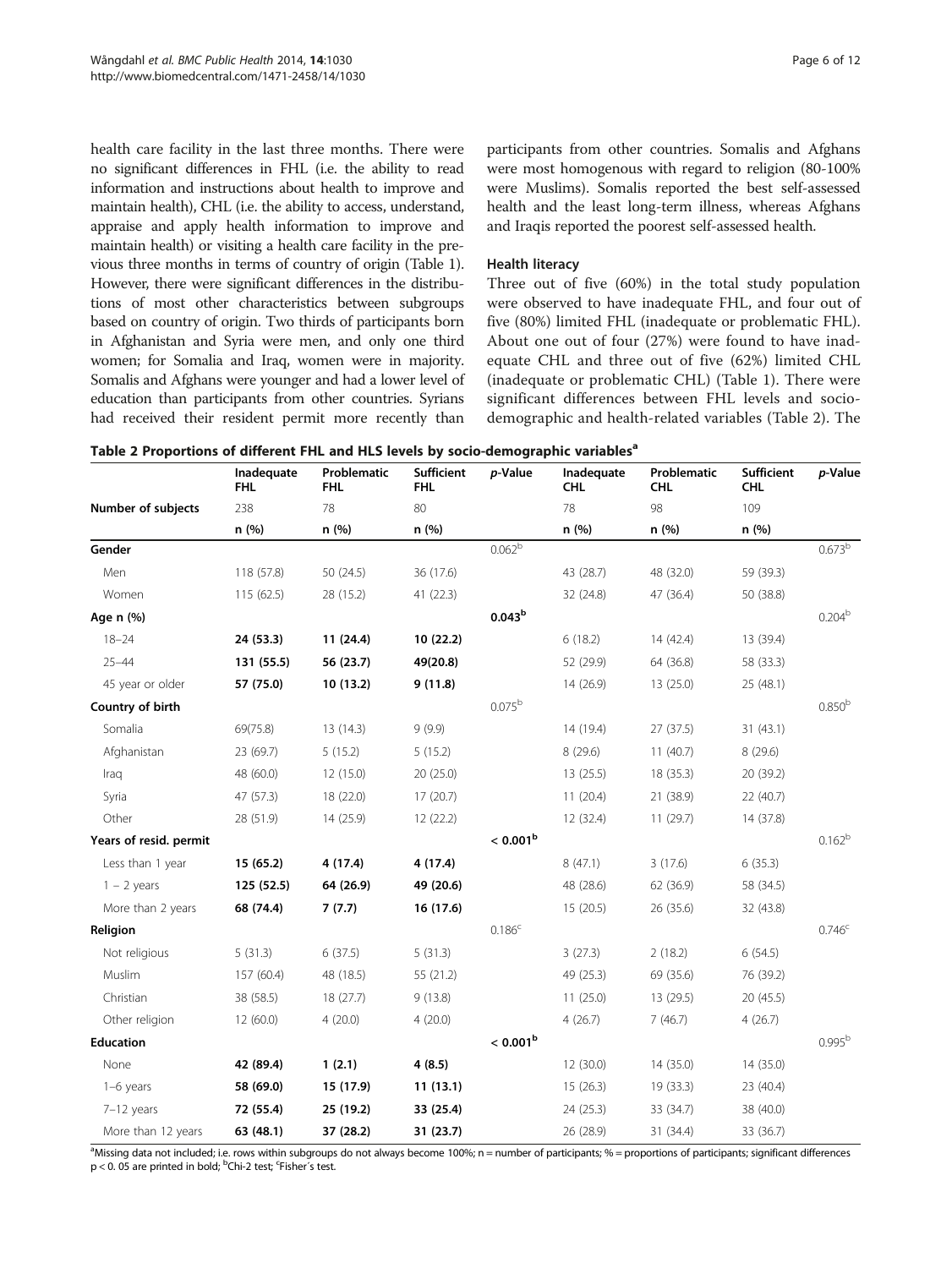oldest age group was more often classified as having inadequate FHL compared to the other age groups. In the group that had received the resident permit more than two years earlier, a higher proportion of people had inadequate FHL compared to groups who had received the permit more recently. In the group with the lowest education level, more people had inadequate FHL and fewer participants had sufficient FHL compared to groups with higher education levels. No significant differences were found between CHL levels and any of the sociodemographic or health-related variables.

#### Factors associated with inadequate health literacy

There were several significant univariate associations among factors that are believed to be associated with HL (Table 3). The lower FHL level participants reported older age, lower education level, lower CHL level and poorer self-assessed health. Furthermore, the lower the FHL level, the more participants reported having longterm illness or having had a resident permit more than two years previously. As regards CHL, the matrix shows associations between having lower CHL and low selfassessed health or any long-term illness. Results of the multivariate analyses are shown in Tables [1](#page-4-0) and [2](#page-5-0). The first multivariate model for FHL (model 1), including sex, age, education, years of resident permit and longterm illness, shows that only low education and having had a permanent resident permit for zero to two years were significantly associated with inadequate FHL (Table [4](#page-7-0)). When country of origin was also included in the model (model 2), only low education and being born in Somalia were significantly associated with inadequate FHL. The first multivariate model for CHL, including sex, age, education, years of resident permit, long-term illness and country of origin, shows that having a long-term illness was significantly associated with CHL (Table [5](#page-8-0)). However, when the variables FHL and country of birth

were added to the model (model 3), only FHL was significantly associated with CHL.

#### **Discussion**

The main purpose of this study was to determine FHL and CHL levels among refugees in different subgroups in Sweden. Further purposes were to investigate sociodemographic and health-related factors associated with inadequate HL. We found that the majority of refugees attending SFI had inadequate or limited FHL and CHL. We also found that the study population was considerably heterogenic with regard to several socio-demographic and health related characteristics, and that many people with low FHL simultaneously had high CHL. Furthermore, those with inadequate FHL had a statistically increased risk of having inadequate CHL, and those with a low education and/or were born in Somalia had a statistically increased risk of having inadequate FHL.

The strengths of this study are the rather strategic sample and the recruitment procedure believed to reach relevant target groups. The survey was also conducted in a language with which the study populations were familiar, and language supporters were engaged. This increased the quality of the communication with the participants and enabled face to face interviews with illiterate people, who otherwise would have been excluded.

Notably is that the selection criteria excluded people who did not attend SFI. Based on previous research those who were excluded were presumably younger people, rather well educated [[49](#page-10-0)] and people with poor health [[50\]](#page-10-0). There were also a high proportion of participants lacking an FHL or CHL level, which could actually be caused by low HL. If that is the case, HL is underestimated in the study. Furthermore, comparisons of subgroups according to country were not optimal due to the heterogeneity in socio-demographics and health-related characteristics. However, country of origin was adjusted

| <b>Variables</b>                      | Min | Max            | 1.       | 2.       | 3.       | 4.       | 5.       | 6.      | 7.       | 8.       | 9. |
|---------------------------------------|-----|----------------|----------|----------|----------|----------|----------|---------|----------|----------|----|
| 1. Gender <sup>a</sup>                |     | $\mathcal{P}$  |          |          |          |          |          |         |          |          |    |
| 2. Age <sup>b</sup>                   |     | 3              | ,01      |          |          |          |          |         |          |          |    |
| 3. Education <sup>c</sup>             |     | $\overline{4}$ | $,11*$   | ,02      |          |          |          |         |          |          |    |
| 4. FHL <sup>d</sup>                   |     | 3              | ,02      | $,14***$ | $,24***$ |          |          |         |          |          |    |
| 5. HLSQ16 <sup>d</sup>                |     | 3              | $-0.02$  | $-0.03$  | $-0.01$  | $,26***$ |          |         |          |          |    |
| 6. Year of resid. permit <sup>e</sup> |     | 3              | $-21**$  | $-0.06$  | $-16***$ | $-12*$   | ,12      |         |          |          |    |
| 7. Long-term illness <sup>t</sup>     | 0   |                | $-0.02$  | $,22***$ | $-0.03$  | $,12*$   | $,22***$ | $-0.05$ |          |          |    |
| 8. Visited health care <sup>f</sup>   | 0   |                | $,15***$ | $,14***$ | ,05      | ,03      | $-0.01$  | $-11*$  | $,32***$ |          |    |
| 9. Self-assessed health <sup>9</sup>  |     | 5              | ,08      | $,17***$ | ,03      | $,13*$   | $,34***$ | $-0.03$ | $.42***$ | $,21***$ |    |

Table 3 Spearman correlation analysis among explanatory factors in the study (observed variables)

Max.min and correlation indicators. All indicators in the model were coded so that (hypotized) higher scores on the independent variable also indicate higher scores on the outcome variable if there was a positive association.  ${}^{3}1 =$  men, 2 = women;  ${}^{b}1 =$  45 years or older, 3 = 18–25 years;  ${}^{c}1 =$  12 years or more, 4 = non education; <sup>d</sup>1 = sufficient FHL/CHL, 3 = inadequate FHL/CHL; <sup>e</sup> 1 = less than 1 year, 3 = more than 2 years; <sup>f</sup> 0 = no, 1 = yes; <sup>g</sup>1 = excellent, 5 = very poor \*Correlation is significant at the 0.05 level (2-tailed). \*\*Correlation is significant at the 0.01 level (2-tailed).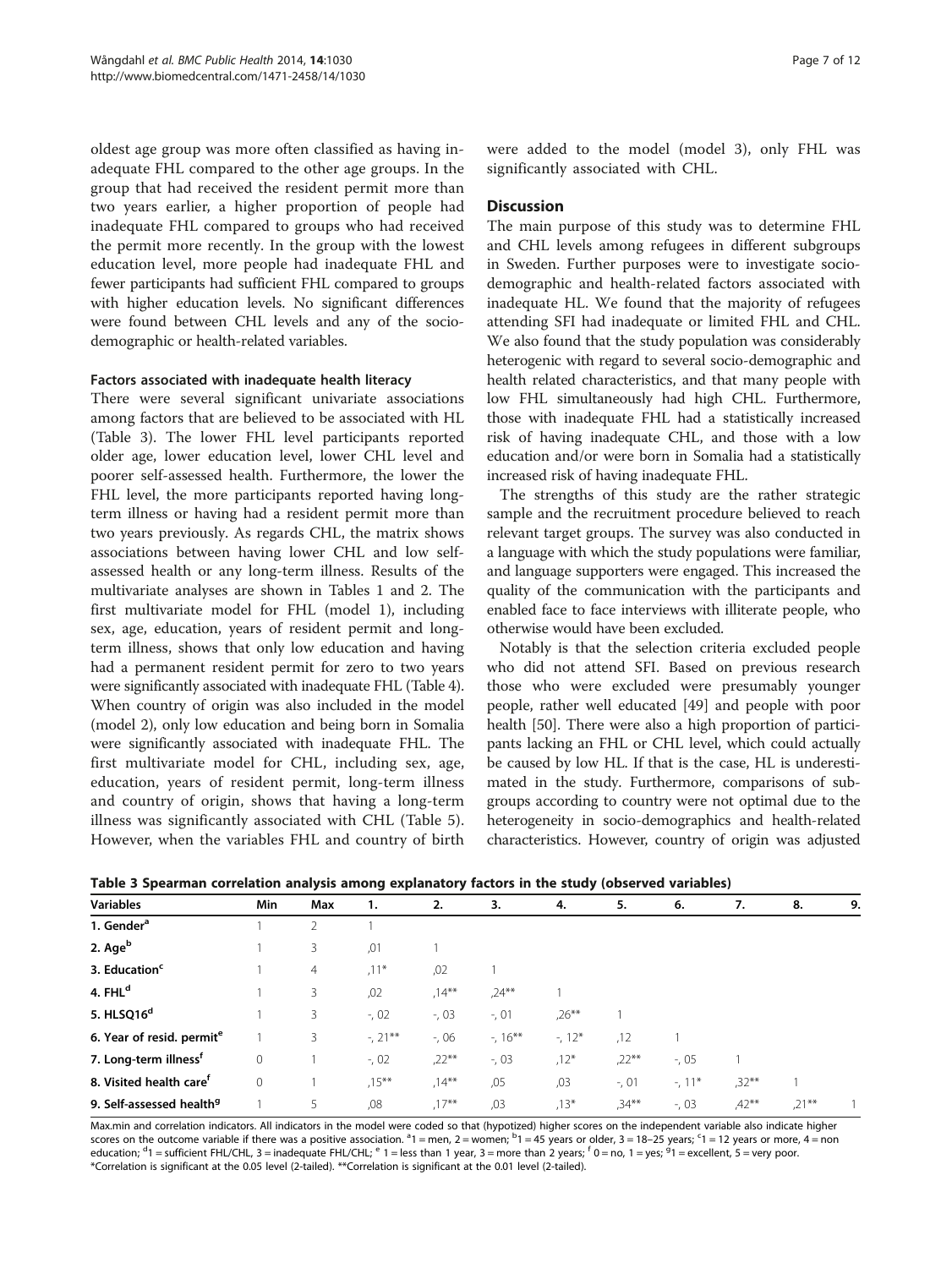|                        |                                |                    | Model 1                  |                    |                          | Model 2 (Final model) |
|------------------------|--------------------------------|--------------------|--------------------------|--------------------|--------------------------|-----------------------|
| <b>Variables</b>       | Crude <sup>a</sup> OR (95% CI) |                    | OR <sup>b</sup> (95% CI) |                    | OR <sup>c</sup> (95% CI) |                       |
| Sex                    |                                |                    |                          |                    |                          |                       |
| Men                    | 1                              |                    |                          |                    | $\mathbf{1}$             |                       |
| Women                  | 1.22                           | $(0.81 - 1.83)$    | 1.15                     | $(0.70 - 1.90)$    | 1.23                     | $(0.70 - 2.20)$       |
| Age                    |                                |                    |                          |                    |                          |                       |
| 18-24                  | 1                              |                    |                          |                    | $\mathbf{1}$             |                       |
| $25 - 44$              | 1.09                           | $(0.57 - 2.07)$    | 1.02                     | $(0.50 - 2.11)$    | 1.12                     | $(0.51 - 2.44)$       |
| $44 -$                 | 2.63                           | $(1.20 - 5.74)^*$  | 1.70                     | $(0.70 - 4.13)$    | 1.97                     | $(0.76 - 5.09)$       |
| <b>Education</b>       |                                |                    |                          |                    |                          |                       |
| 0-6 years              | 3.01                           | $(1.88 - 4.82)$ ** | 3.32                     | $(1.91 - 5.78)$ ** | 2.25                     | $(1.20 - 4.20)^*$     |
| 7 years or more        | 1                              |                    |                          |                    |                          |                       |
| Years of resid. permit |                                |                    |                          |                    |                          |                       |
| 0-2 years              | 0.391                          | $(0.23 - 0.67)$ ** | 0.53                     | $(0.29 - 0.97)^*$  | 0.54                     | $(0.26 - 1.11)$       |
| More than 2 years      | 1                              |                    |                          |                    |                          |                       |
| Long-term sickness     |                                |                    |                          |                    |                          |                       |
| No                     | 1                              |                    |                          |                    |                          |                       |
| Yes                    | 1.79                           | $(1.14 - 2.80)^*$  | 1.48                     | $(0.87 - 2.51)$    | 1.4                      | $(0.77 - 2.56)$       |
| Country                |                                |                    |                          |                    |                          |                       |
| Iraq                   | 1                              |                    |                          |                    | $\mathbf{1}$             |                       |
| Other country          | 0.72                           | $(0.36 - 1.44)$    |                          |                    | 1.38                     | $(0.57 - 3.30)$       |
| Syria                  | 0.90                           | $(0.48 - 1.67)$    |                          |                    | 1.37                     | $(0.61 - 3.07)$       |
| Afghanistan            | 1.53                           | $(0.64 - 3.65)$    |                          |                    | 1.71                     | $(0.60 - 4.87)$       |
| Somalia                | 2.09                           | $(1.09 - 4.03)^*$  |                          |                    | 2.89                     | $(1.28 - 6.53)^*$     |

<span id="page-7-0"></span>

| Table 4 Odds ratios (ORs) of having inadequate FHL in the study population |  |  |  |  |
|----------------------------------------------------------------------------|--|--|--|--|
|----------------------------------------------------------------------------|--|--|--|--|

<sup>a</sup>Crude OR for considered explanatory factors; <sup>b</sup>OR for included explanatory factors: sex, age, education, years of permanent resident permit, long-term illness;<br><sup>SOR</sup> for included explanatory factors in model 1.1 counte <sup>C</sup>OR for included explanatory factors in model 1 + country. \*Significant at  $p < 0.05$  \*\*Significant at  $p < 0.01$ .

for in the analysis. The descriptive results in themselves are important, highlighting that HL levels in refugees could vary with country of origin.

It should also be considered that the questionnaire contained some subjective measures as well as language versions of the FHL and CHL measures that have not been used as self-assessed instruments before. Due to the diverse study population, different cultural aspects and views on health [[51](#page-10-0)], the use of the subjective measures may have resulted in different interpretations of questions, especially those related to health. This in turn might have biased the analysis. Refugees in a new country seem to have difficulty interpreting items related to different situations. It is reasonable to believe that newcomers answer similarly to "what they would have answered in their old country", whereas resettled refugees probably refer more to the context in the new country. However, self-assessed measurements were necessary in order to collect data from a large multi-language study population due to limited time and resources.

Bearing in mind that HL is a complex phenomenon [[40\]](#page-10-0), dichotomization of HL is not ideal. However, in this study, we dichotomized HL into inadequate and not inadequate when the binary logistic regressions were performed. While this process includes a loss of information, it simplifies the analyses and also puts a focus on the clinical use of the instrument, which might be employed to identify individuals or groups with inadequate HL. The dichotomized approach has been used previously [\[29](#page-10-0)].

Compared to eight European countries where about 45% in average reported low FHL [[29\]](#page-10-0), the proportion of participants having inadequate FHL was high. The proportion of participants with inadequate FHL was similar (67% vs. 60%) in comparison to a migrant group examined in the USA [[52](#page-10-0)]. Furthermore, the Somali participants were more often found to have inadequate FHL compared to Somali refugees in the USA (91% vs. 74%) [[34\]](#page-10-0). CHL levels show the same pattern. Compared with the same eight indigenous populations in Europe, where an average of about 10% was seen to have inadequate and 47% limited CHL [\[29](#page-10-0)], the proportions of participants with inadequate (27%) or limited (62%) CHL were higher in our results.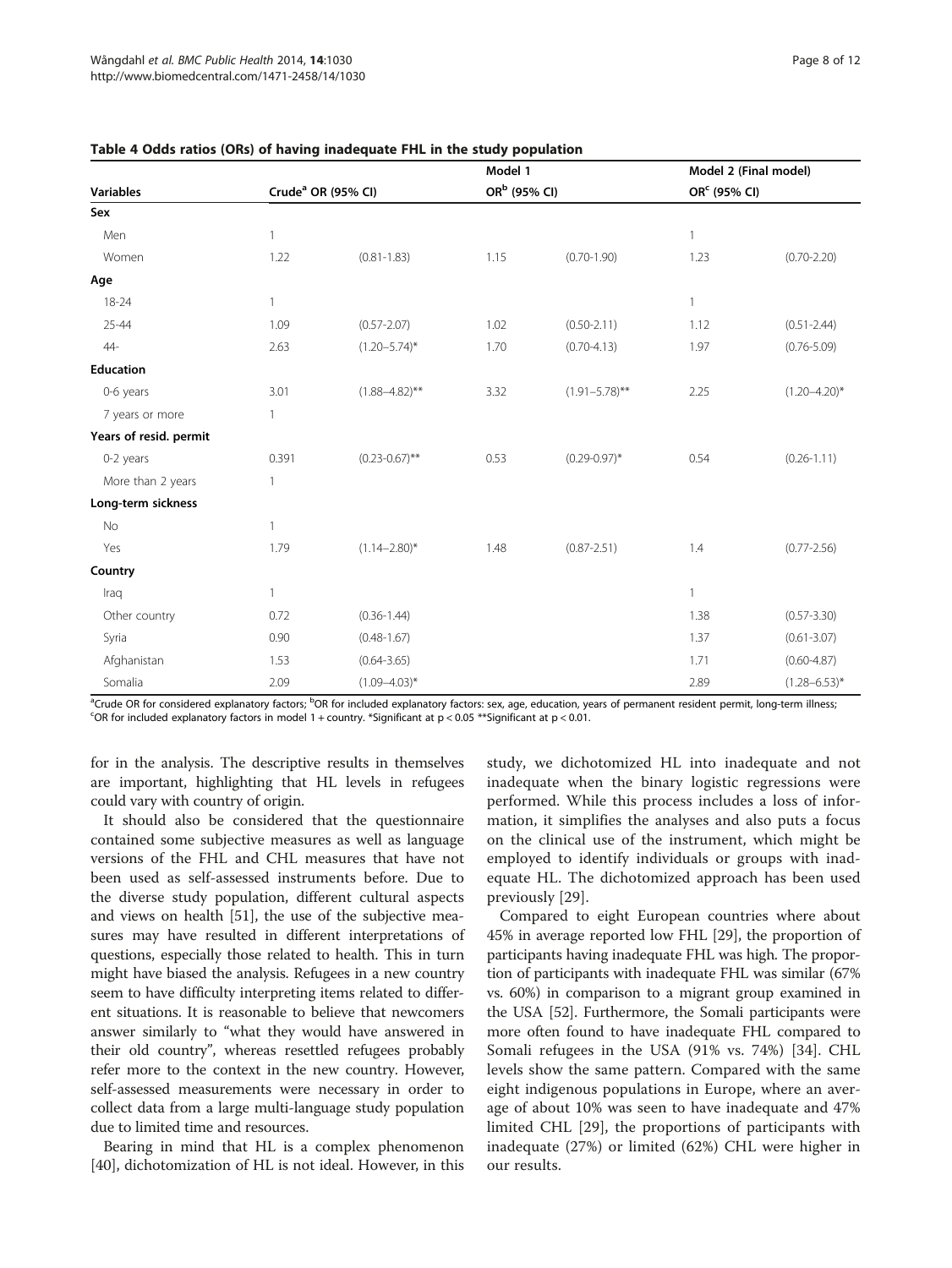|                        |              |                                |              | Model 1                  |              | Model 2                    |              | Model 3 (Final model)    |
|------------------------|--------------|--------------------------------|--------------|--------------------------|--------------|----------------------------|--------------|--------------------------|
| <b>Variables</b>       |              | Crude OR <sup>a</sup> (95% CI) |              | OR <sup>b</sup> (95% CI) |              | OR <sup>c</sup> (95% CI)   |              | OR <sup>d</sup> (95% CI) |
| Sex                    |              |                                |              |                          |              |                            |              |                          |
| Men                    | 1            |                                | $\mathbf{1}$ |                          | $\mathbf{1}$ |                            | $\mathbf{1}$ |                          |
| Women                  | 0.82         | $(0.48 - 1.40)$                | 1.12         | $(0.60 - 2.06)$          | 0.93         | $(0.45 - 1.91)$            | 0.84         | $(0.39 - 1.81)$          |
| Age                    |              |                                |              |                          |              |                            |              |                          |
| 18-24                  | $\mathbf{1}$ |                                | $\mathbf{1}$ |                          | $\mathbf{1}$ |                            | $\mathbf{1}$ |                          |
| $25 - 44$              | 1.84         | $0.18 - 1.92$                  | 1.90         | $(0.67 - 5.41)$          | 1.62         | $(0.54 - 4.88)$            | 1.29         | $(0.40 - 4.17)$          |
| $45 -$                 | 0.85         | $0.36 - 1.66$                  | 1.55         | $(0.47 - 5.19)$          | 1.49         | $(0.40 - 5.55)$            | 1.01         | $(0.25 - 4.12)$          |
| <b>Education</b>       |              |                                |              |                          |              |                            |              |                          |
| 0-6 years              | 1.04         | $(0.60 - 1.81)$                | 1.02         | $(0.53 - 1.95)$          | 1.11         | $(0.50 - 2.47)$            | 0.76         | $(0.33 - 1.77)$          |
| 7 years or more        | 1            |                                | $\mathbf{1}$ |                          | $\mathbf{1}$ |                            | $\mathbb{1}$ |                          |
| <b>FHL</b>             |              |                                |              |                          |              |                            |              |                          |
| Inadeqate              | 2.47         | $(1.19 - 5.13)^*$              |              |                          |              |                            | 3.97         | $(1.23 - 12.89)^*$       |
| Problematic            | 0.83         | $(0.31 - 2.24)$                |              |                          |              |                            | 1.02         | $(0.24 - 4.38)$          |
| Sufficient             | 1            |                                |              |                          |              |                            | $\mathbf{1}$ |                          |
| Years of resid. permit |              |                                |              |                          |              |                            |              |                          |
| 0-2 years              | 1.68         | $(0.88 - 3.21)$                | 1.87         | $(0.90 - 3.88)$          | 1.87         | $(0.81 - 4.33)$            | 2.31         | $(0.92 - 5.84)$          |
| More than 2 years      | $\mathbf{1}$ |                                | $\mathbf{1}$ |                          | $\mathbf{1}$ |                            | $\mathbb{1}$ |                          |
| Long-term illness      |              |                                |              |                          |              |                            |              |                          |
| <b>No</b>              | $\mathbf{1}$ |                                | $\mathbf{1}$ |                          | $\mathbf{1}$ |                            | $\mathbf{1}$ |                          |
| Yes                    | 2.06         | $(1.20 - 3.55)$ **             | 2.53         | $(1.26 - 4.72)$ **       | 2.16         | $1.01 - 4.62$ <sup>*</sup> | 2.05         | $(0.91 - 4.60)$          |
| Country                |              |                                |              |                          |              |                            |              |                          |
| Iraq                   | $\mathbf{1}$ |                                |              |                          | $\mathbf{1}$ |                            | $\mathbf{1}$ |                          |
| Other country          | 1.40         | $(0.55 - 3.57)$                |              |                          | 1.23         | $(0.40 - 3.73)$            | 1.24         | $(0.37 - 4.21)$          |
| Syria                  | 0.75         | $(0.30 - 1.87)$                |              |                          | 0.44         | $(0.14 - 1.41)$            | 0.41         | $(0.12 - 1.41)$          |
| Afghanistan            | 1.23         | $(0.44 - 3.48)$                |              |                          | 0.98         | $(0.30 - 3.24)$            | 0.96         | $(0.27 - 3.39)$          |
| Somalia                | 0.71         | $0.30 - 1.67$                  |              |                          | 0.81         | $(0.31 - 2.50)$            | 0.81         | $(0.27 - 2.42)$          |

#### <span id="page-8-0"></span>Table 5 Odds ratios (ORs) of having inadequate CHL in the study population

<sup>a</sup>Crude OR for considered explanatory factors; <sup>b</sup>Adj. OR for included explanatory factors: sex, age, education, years of permanent resident permit, long-term illness;<br>SAdi. OR for included explanatory factors in model 1+ Adj. OR for included explanatory factors in model 1 + country; <sup>d</sup>Adj. OR for included explanatory factors in model 2 + FHL. \*Significant at p < 0.05 \*\*Significant at  $p < 0.01$ .

It may seem contradictory and surprising that many participants with inadequate FHL at the same time were found to have sufficient CHL. One explanation may be that the items in the HLS-EU-Q16 do not focus on literacy and written information to the same extent as the items in the FHL. Furthermore, the former measures more dimensions of health literacy and is a more comprehensive HL instrument than the S-FHL scale. Another explanation may be that people come from a very verbal culture/society, they may have other strategies of interaction upon receiving information than those who come from a culture/society where written communication dominates [[53,54](#page-10-0)]. Similar paradoxes have been found in previous research, where a high percentage of migrants had low FHL while they simultaneously reported that they did not have any challenges with health information [[36](#page-10-0)] or good self-rated health and low disability [\[30](#page-10-0)]. The

suggested explanation that the use of an instrument in another language than the participants' mother tongue led to an underestimation of HL is not applicable in this study. This may have an impact on the understanding of HL, towards a health promotion approach and away from a strictly medical context [\[40\]](#page-10-0). Furthermore, this finding implies that it should not be taken for granted that those having limited FHL have limited CHL and vice verse. It is important from a public health perspective to be aware of the many dimensions of HL and that peoples' HL abilities in those could be on different levels. Taking this into account in healthcare and health promotion could facilitate for those with various limited HL abilities and decrease the risk of negative consequences to which it could lead.

The significant associations between inadequate FHL and education, and long-term illness and age, and the significant associations between inadequate CHL and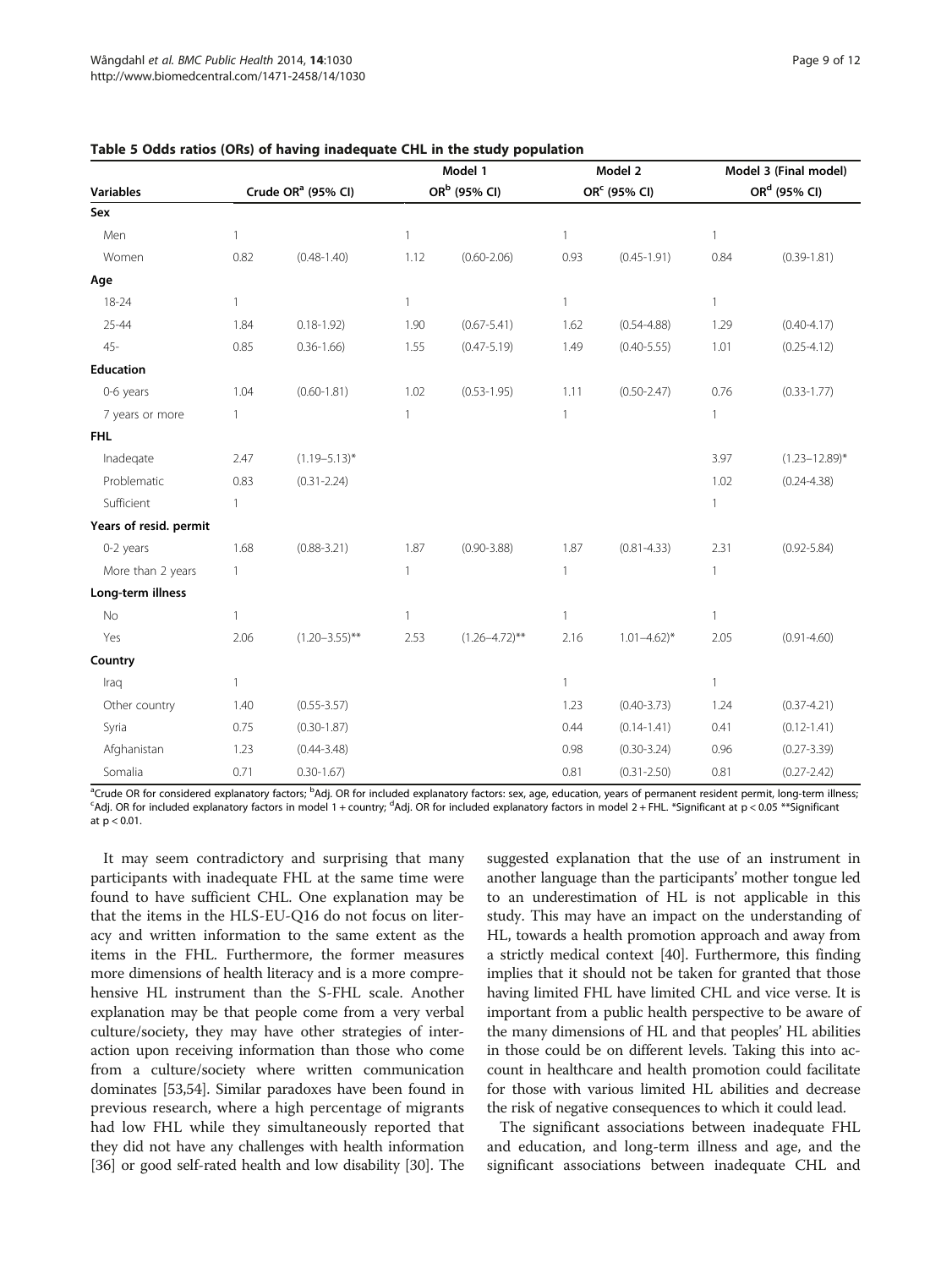<span id="page-9-0"></span>long-term illness in this study have all been identified in previous research [[25,26,29,30,36](#page-10-0)]. However, the elimination of significant associations in the multivariate analyses indicates that all variables are not independent determinants of HL. The result that those born in Somalia had an increased risk of having inadequate FHL is new knowledge. To our knowledge, similar comparisons of HL in relation to countries have not been performed previously. Some explanations may be insufficient schooling and health care systems in Somalia, which is further a result of long-term war and conflicts [\[53](#page-10-0)[,55](#page-11-0)], different views of health and health care [\[55\]](#page-11-0) and different communication strategies [[53](#page-10-0)].

Concerning generalizability, the findings apply primarily to refugees in Sweden but they may also be of use for work with refugees in other Western countries. In 2013, the most common countries of origin, of those granted protection according to refugee status in Europe, were the same as for the refugees in the present study [\[56\]](#page-11-0). However, as HL is dependent on the context, i.e. it could vary in different settings, the results must be generalized with caution.

#### Implications and further studies

This first study to examine FHL and CHL in Sweden and the first to examine FHL and CHL among refugees in Europe adds new knowledge about HL. The results of the study may be of interest to a variety of stakeholders, when managing health promotion activities and health care, as a high proportion of newly arrived migrants in Europe and Sweden are refugees with similar characteristics as the study population [2,3]. However, more quantitative and qualitative research is needed to better understand the levels of health literacy among refugees and the factors that determine it. Furthermore, development of HL measurements targeting migrants, longitudinal studies comparing HL levels in migrants and indigenous populations over time, research on the significance of HL in health promoting activities and how to increase HL and help those with limited HL are needed.

## Conclusion

The majority of refugees who attended the language schools had inadequate or limited HL and was significantly heterogenic with regard to several socio-demographic and health-related characteristics. Those with inadequate FHL had a statistically significantly increased risk of having inadequate CHL. However, many people with low FHL were simultaneously observed to have high CHL. Those with a low education and/or who were born in Somalia had a statistically significantly increased risk of having inadequate FHL.

## Additional files

[Additional file 1:](http://www.biomedcentral.com/content/supplementary/1471-2458-14-1030-S1.docx) Questions and answer categories. [Additional file 2:](http://www.biomedcentral.com/content/supplementary/1471-2458-14-1030-S2.docx) Swedish functional health literacy scale ‐ English version. [Additional file 3:](http://www.biomedcentral.com/content/supplementary/1471-2458-14-1030-S3.docx) Distributions of differences in characteristics between included and excluded cases.

[Additional file 4:](http://www.biomedcentral.com/content/supplementary/1471-2458-14-1030-S4.doc) Modified version of the HLS-EU-Q16.

#### Abbreviations

HL: Health literacy; FHL: Functional health literacy; CHL: Comprehensive health literacy; SFI: Swedish language schools for immigrants; the S-FHL scale: The Swedish functional health literacy scale; HLS-EU-Q16: The short version of the European health literacy questionnaire.

#### Competing interests

The authors declare they have no competing interests.

#### Authors' contributions

JW was responsible for data collection, data management, data analysis and wrote the manuscript as first author. RW was responsible for the study design and applied for funding. RW and PL supervised the statistical analysis and contributed as discussion partners during the analysis process. LM contributed as a discussion partner regarding the health literacy concept, the background and interpretation. RW, PL and LM had the role of critical revisers of the manuscript. All authors read and approved the final manuscript.

#### Acknowledgement

We would like to thank the language supporters, SFI schools and SFI students who made this study possible. The study was co-financed by the European Refugee Fund (ERF), Grant number E 85–292:51-211-12792 and the Public Health Agency of Sweden.

#### Author details

<sup>1</sup>Social Medicine, Department of Public Health and Caring Science, Uppsala University, Box 564, 751 22 Uppsala, Sweden. <sup>2</sup>Institute of Neuroscience and Physiology/Occupational Therapy, University of Gothenburg, Box 455, SE 405 30 Göteborg, Sweden.

Received: 17 December 2013 Accepted: 29 September 2014 Published: 3 October 2014

#### References

- 1. The United Nations Refugee Agency, Malaysia: Frequently asked questions (FAQs). [[http://www.unhcr.org.my/Resources-@-Frequently\\_Asked\\_Questions](http://www.unhcr.org.my/Resources-@-Frequently_Asked_Questions(FAQs).aspx) [\(FAQs\).aspx](http://www.unhcr.org.my/Resources-@-Frequently_Asked_Questions(FAQs).aspx)]
- 2. The United Nations Refugee Agency: UNHCR statistical yearbook 2011, 11th edition. [<http://www.unhcr.org/516282cf5.html>]
- 3. Migrationsverket: Asylsökande 2012. [Swedish Migration board: Asylum seeker 2012] [\[http://www.migrationsverket.se/info/5646.html](http://www.migrationsverket.se/info/5646.html)]
- 4. McKay L, Macintyre S, Ellaway A: Migration and Health: A Review of the International Literature. Glasgow: Medical and Public Helath Science Unit; 2003.
- 5. Mladovsky P: Migration and Health in the EU. London: Employment, Social Affairs and Equal Opportunities; 2007.
- 6. Socialstyrelsen: Folkhälsorapport 2009. [The National Board of Health and Welfare: The Swedish Public Health Report 2009] [[http://sjp.sagepub.com/](http://sjp.sagepub.com/content/40/9_suppl.toc) [content/40/9\\_suppl.toc](http://sjp.sagepub.com/content/40/9_suppl.toc)]
- 7. Kreps GL, Sparks L: Meeting the health literacy needs of immigrant populations. Patient Educ Couns 2008, 71(3):328–332.
- 8. Eckstein B: Primary care for refugees. Am Fam Phys 2011, 83(4):429-436.
- 9. Gerritsen AA, Bramsen I, Deville W, van Willigen LH, Hovens JE, van der Ploeg HM: Physical and mental health of Afghan, Iranian and Somali asylum seekers and refugees living in the Netherlands. Soc Psychiatry Psychiatr Epidemiol 2006, 41(1):18–26.
- 10. Hollander A-C: Social Inequalities in Mental Health and Mortality Among Refugees and Other Immigrants to Sweden, PhD Thesis. Stockholm: Karolinska Institutet; 2013.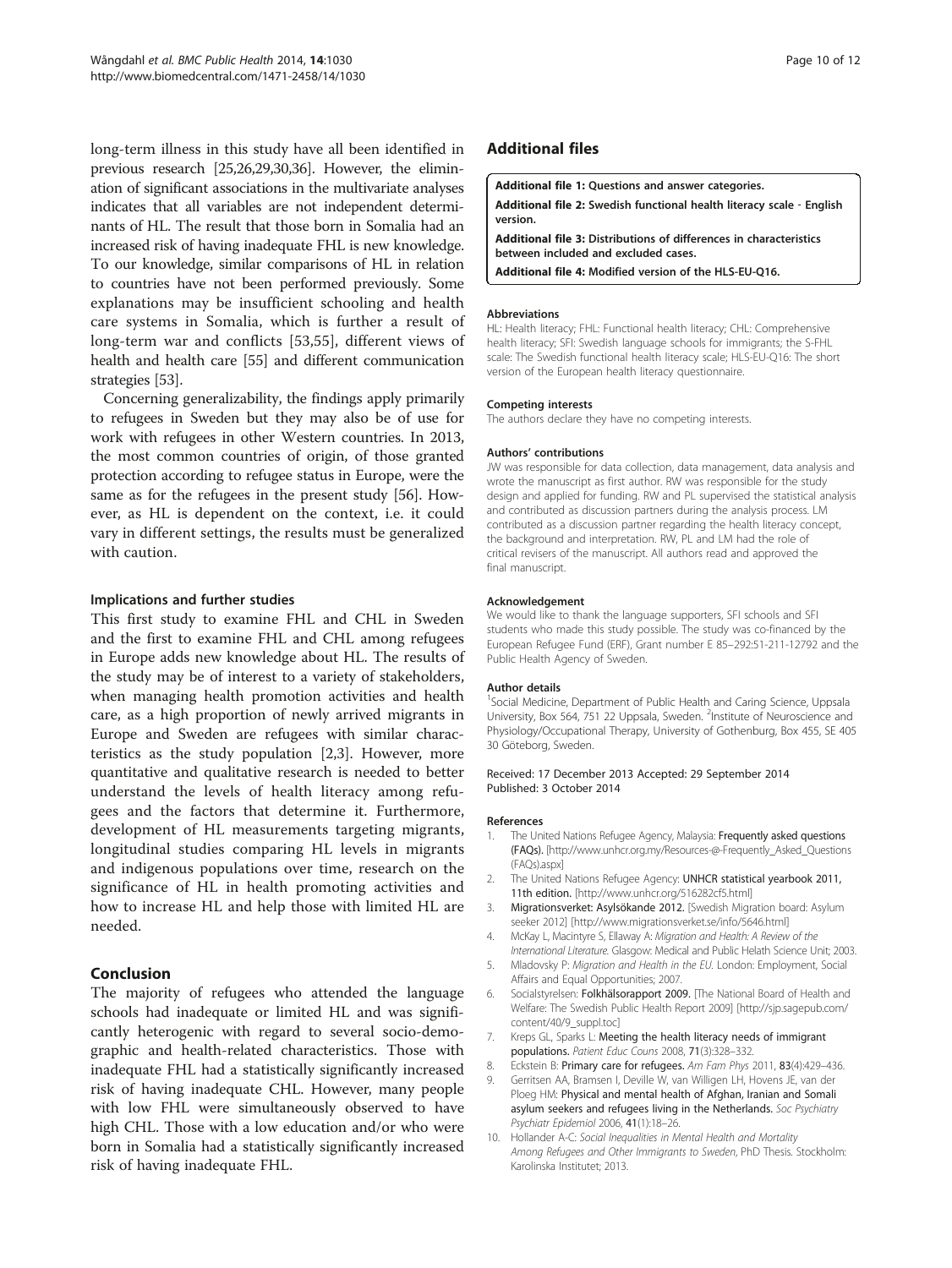- <span id="page-10-0"></span>11. Davies A, Basten A, Frattini C: Migration: A Social Determinant of the Health of Migrants. Geneva: International Organization for Migration; 2006.
- 12. Commission on Social Determinants of Health: "Closing the gap in a Generation: Health Equity Action on the Social Determinants of Health" Final Report of the Commission on the Social Determinants of Health. Geneva: World Health Organization; 2008.
- 13. Ingleby D: Acquiring health literacy as a moral task. Int J Migration Health Soc Care 2012, 8(1):22–31.
- 14. Hjelm K, Bard K, Nyberg P, Apelgvist J: Religious and cultural distance in beliefs about health and illness in women with diabetes mellitus of different origin living in Sweden. Int J Nurs Stud 2003, 40(6):627–643.
- 15. Young N, Mortensen A: Refugees and asylum seekers: implications for ED care in Auckland, New Zealand. J Emerg Nurs 2003, 29(4):337–341.
- 16. Smith LS: Health of America's newcomers. J Community Health Nurs 2001, 18(1):53–68.
- 17. Gerritsen AA, Bramsen I, Deville W, van Willigen LH, Hovens JE, van der Ploeg HM: Use of health care services by Afghan, Iranian, and Somali refugees and asylum seekers living in The Netherlands. Eur J Public Health 2006, 16(4):394–399.
- 18. Kickbusch IS: Health literacy: addressing the health and education divide. Health Promot Int 2001, 16(3):289–297.
- 19. Nutbeam D: Health literacy as a public health goal: a challenge for contemporary health education and communication strategies into the 21st century. Health Promot Int 2000, 15(3):259–267.
- 20. Hill L: Health literacy is a social justice issue that affects us all. Adult Learning 2007, 15:4–6.
- 21. Nutbeam D: The evolving concept of health literacy. Soc Sci Med 2008, 67(12):2072–2078.
- 22. Rowlands G: Health literacy and public health: a framework for developing skills and empowering citizens. Perspect Public Health 2012, 132(1):23–24.
- 23. Sorensen K, Broucke SV, Fullam J, Doyle G, Pelikan J, Slonska Z, Brand H, Hls-Eu Consortium EH: Health literacy and public health: a systematic review and integration of definitions and models. BMC Public Health 2012, 12(1):80.
- 24. Ishikawa H, Kiuchi T: Health literacy and health communication. Biopsychosoc Med 2010, 4:18.
- 25. Berkman ND, Sheridan SL, Donahue KE, Halpern DJ, Crotty K: Low health literacy and health outcomes: an updated systematic review. Ann Intern Med 2011, 155(2):97–107.
- 26. Easton P, Entwistle VA, Williams B: Health in the 'hidden population' of people with low literacy. A systematic review of the literature. BMC Public Health 2010, 10:459.
- 27. Bevelander P: In the Picture Resettled Refugees in Sweden. In Resettled and Included? The Employment Integration of Resettled Refugees in Sweden. Edited by Bevelander P, Hagström M, Rönnqvist S. Malmö: Malmö University; 2009 [\[http://www.mah.se/upload/Forskningscentrum/MIM/MIM/](http://www.mah.se/upload/Forskningscentrum/MIM/MIM/Resettled%20and%20Included%20MUEP.pdf) [Resettled%20and%20Included%20MUEP.pdf\]](http://www.mah.se/upload/Forskningscentrum/MIM/MIM/Resettled%20and%20Included%20MUEP.pdf)
- 28. Taguma M, Moonhee K, Brink S, Teltemann J: OECD Reviews of Migrant Education Sweden. France: Organisation for economic co-operation and development (OECD); 2010 [\[http://www.oecd.org/sweden/44862803.pdf\]](http://www.oecd.org/sweden/44862803.pdf)
- 29. HLS-EU consortium: Comparative report on health literacy in eight EU member states. The European health literacy survey HLS-EU. [[http://www.healthliteracy.ie/wp-content/uploads/2012/09/HLS-EU\\_report\\_](http://www.healthliteracy.ie/wp-content/uploads/2012/09/HLS-EU_report_Final_April_2012.pdf) [Final\\_April\\_2012.pdf](http://www.healthliteracy.ie/wp-content/uploads/2012/09/HLS-EU_report_Final_April_2012.pdf)]
- 30. NG E, Walter Rasugu Ombaria D: Health literacy and immigrants in Canada: determinants and effects on health outcomes. [[http://www.ccl-cca.ca/pdfs/OtherReports/NgOmaribaHealthLiteracy](http://www.ccl-cca.ca/pdfs/OtherReports/NgOmaribaHealthLiteracyImmigrantsFullReport.pdf) [ImmigrantsFullReport.pdf](http://www.ccl-cca.ca/pdfs/OtherReports/NgOmaribaHealthLiteracyImmigrantsFullReport.pdf)]
- 31. Morrison AK, Myrvik MP, Brousseau DC, Hoffmann RG, Stanley RM: The relationship between parent health literacy and pediatric emergency department utilization: a systematic review. Acad Pediatr 2013, 13(5):421–429.
- 32. Herndon JB, Chaney M, Carden D: Health literacy and emergency department outcomes: a systematic review. Ann Emerg Med 2011, 57(4):334–345.
- 33. Sanders LM, Federico S, Klass P, Abrams MA, Dreyer B: Literacy and child health: a systematic review. Arch Pediatr Adolesc Med 2009, 163(2):131–140.
- 34. Geltman PL, Hunter Adams J, Penrose KL, Cochran J, Rybin D, Doros G, Henshaw M, Paasche-Orlow M: Health literacy, acculturation, and the use

of preventive oral health care by Somali refugees living in Massachusetts. J Immigr Minor Health 2013.

- 35. Rudd R, Kirsch I, Yamamoto K: Literacy and Health in America. Princeton, N.J: Policy Information center, Education testing service; 2004.
- 36. Sentell T, Braun KL: Low health literacy, limited English proficiency, and health status in Asians, Latinos, and other racial/ethnic groups in California. J Health Commun 2012, 17(Suppl 3):82–99.
- 37. Pleasent A: Health Literacy Around the World: Part 1 Health Literacy Efforts outside of United States. Tucson: The Institute of Medicine, Round Table of Health Literacy; 2012.
- 38. Kondilis BK, Kiriaze IJ, Athanasoulia AP, Falagas ME: Mapping health literacy research in the European Union: a bibliometric analysis. PLoS One 2008, 3(6):e2519.
- 39. Sorensen K: Health Literacy: The Neglected European Health Literacy Disparity. Maastricht: Maastricht University; 2013.
- 40. Mårtensson L, Hensing G: Health literacy a heterogeneous phenomenon: a literature review. Scand J Caring Sci 2012, 26(1):151-160.
- 41. Guillemin F, Bombardier C, Beaton D: Cross-cultural adaptation of health-related quality of life measures: literature review and proposed guidelines. J Clin Epidemiol 1993, 46(12):1417–1432.
- 42. Lecerof SS, Westerling R, Moghaddassi M, Ostergren PO: Health information for migrants: the role of educational level in prevention of overweight. Scand J Public Health 2011, 39(2):172–178.
- 43. Folkhälsomyndigheten: Syfte och Bakgrund Till Frågorna i Nationella Folkhälsoenkäten - Hälsa på Lika Villkor. Stockholm; 2014 [Public Health Agency of Sweden: Purpose and background to the questions in the national survey of health and living conditions in Sweden 2012 - Health on equal terms].
- 44. Daryani A: Olika Villkor Olika hälsa. Hälsan bland irakier folkbokförda i Malmö 2005–2007. Malmö: Malmö Institute for Studies of Migration, Diversity and Welfare; 2010 [Different conditions – Various Health. Health among Iraqis registered in Malmö 2005–2007].
- 45. Wångdahl JM, Mårtensson LI: Measuring health literacy the Swedish functional health literacy scale. Scand J Caring Sci 2014. doi:10:111/ scs.12125 [Epub ahead of print].
- 46. Mancuso JM: Assessment and measurement of health literacy: an integrative review of the literature. Nurs Health Sci 2009, 11(1):77–89.
- 47. Röthlin F, Pelikan JM, Ganahl K: Die Gesundheitskompetenz der 15 jährigen Jugendlichen in Österreich. Abschlussbericht der österreichischen Gesundheitskompetenz Jugendstudie im Auftrag des Hauptverbands der österreichischen Sozialversicherungsträger (HVSV). Wien: Ludwig Boltzmann Institut Health Promotion Research; 2013. [Health Literacy of 15 year old adolescents in Austria. Final report of the Austrian Health Literacy youth study contracted by the Federation of Austrian Social Insurance Institutions (HVSV)].
- 48. Carlin JB, Wolfe R, Coffey C, Patton GC: Analysis of binary outcomes in longitudinal studies using weighted estimating equations and discrete-time survival methods: prevalence and incidence of smoking in an adolescent cohort. Stat Med 1999, 18(19):2655–2679.
- 49. Kennerberg L: Hur försörjer sig nyanlända invandrare som inte deltar i SFI? Rapport 2009:9, Institutet för arbetsmarknads- och utbildningspolitisk utvärdering. Uppsala: 2009 [How do newly arrive refugees not participating in SFI, earning a living? Report 2009:9.The institute for Evaluation of Labour and Education] [[http://www.ifau.se/upload/pdf/se/2009/r09-09.pdf\]](http://www.ifau.se/upload/pdf/se/2009/r09-09.pdf)
- 50. Eriksson-Sjöö T, Ekblad S: FoU Rapport 2009:5. Stress, sömn och livskvalitét. En studie bland flyktingar i SFI-utbildning, lärare och handläggare i Fosie stadsdel, Malmö, Malmö; 2009 [Report on Research and Education 2009:5. Stress, sleep and quallity of life. A study among refugess in SFI education, teachers and administrators in Fosie a municipality in Malmö. [[http://dspace.mah.se/](http://dspace.mah.se/bitstream/handle/2043/9219/Omslag%20FoU%202009.5.pdf?sequence=1) [bitstream/handle/2043/9219/Omslag%20FoU%202009.5.pdf?sequence=1\]](http://dspace.mah.se/bitstream/handle/2043/9219/Omslag%20FoU%202009.5.pdf?sequence=1)
- 51. Shaw SJ, Armin J, Torres CH, Orzech KM, Vivian J: Chronic disease self-management and health literacy in four ethnic groups. J Health Commun 2012, 17(Suppl 3):67–81.
- 52. Coffman JM, Norton CK: Demands of immigration, health literacy, and depression in recent Latino immigrants. Home Health Care Manage Pract 2010, 22(2):116–122.
- 53. Olden A: Somali refugees in London: oral culture in a western information society. Int J Libraries Info Services 1999, 49:212-224.
- 54. Schouten BC, Meeuwesen L: Cultural differences in medical communication: a review of the literature. Patient Educ Couns 2006, 64(1–3):21–34.